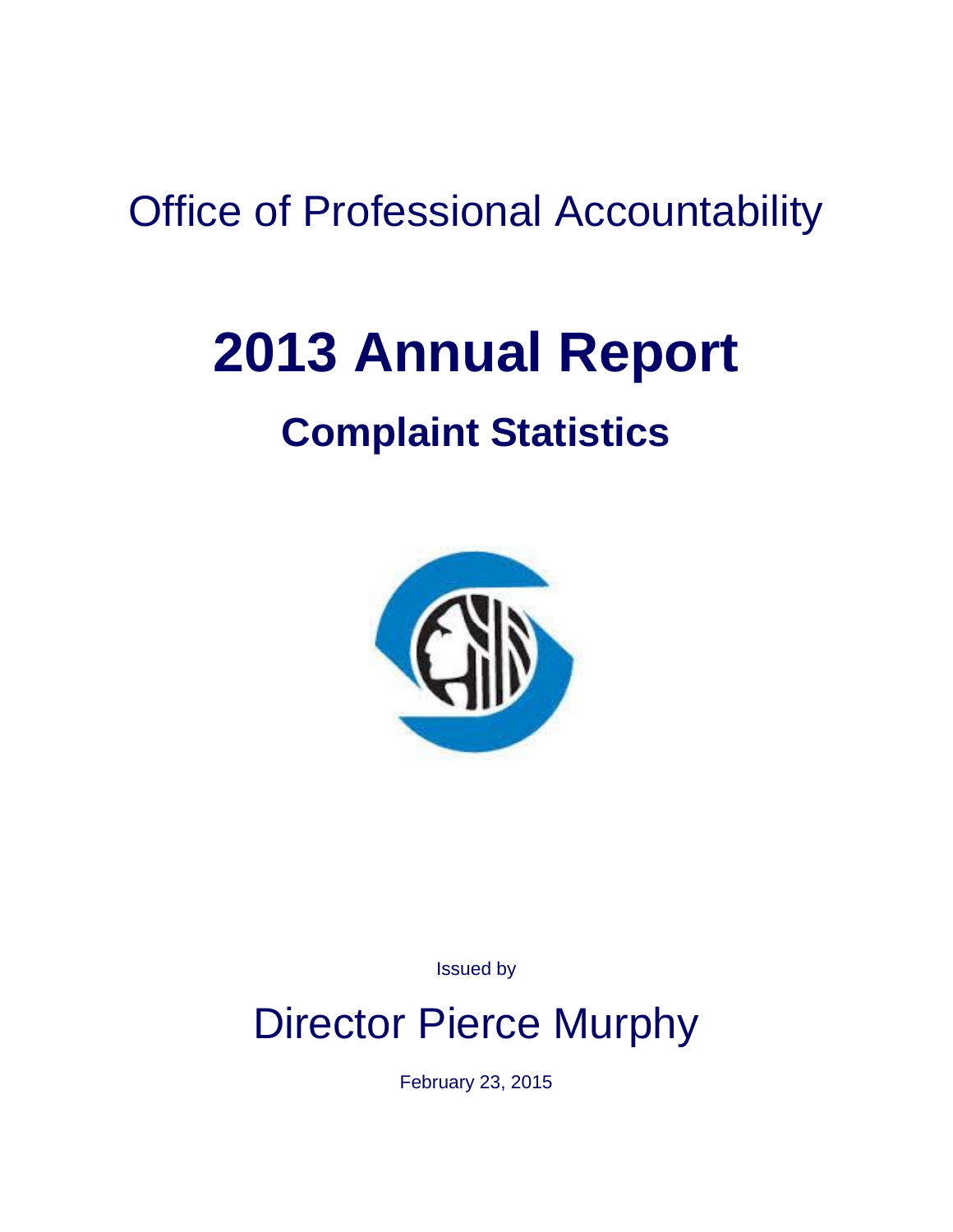# **MESSAGE FROM OPA DIRECTOR PIERCE MURPHY**

It has been my pleasure to serve as the OPA Director since I was appointed by the Mayor and confirmed by the City Council on July 1, 2013. My goals for the Office of Professional Accountability are for it to be accessible, transparent and trusted. Nothing is more important than building trust. OPA will gain your trust by giving public complaints and internal referrals full, fair and complete consideration.

The following pages contain data for the year 2013 for cases handled by OPA.

### **BY THE NUMBERS**



# **OPA Cases Opened in 2013**

The Office of Professional Accountability (OPA) records every contact made to the office and in 2013, OPA received a total of 1208 contacts from the community. The OPA Director reviews every contact made to the office to ensure that each is handled properly. Contacts that are not complaints or that do not fall within the jurisdiction of OPA are considered "Contact Logs". There were 681 such Contact Logs in 2013.

Complaints that do not allege serious misconduct are referred to the employee's supervisor as a "Supervisor Action." The supervisor has 60 days to address the issue with the employee and respond to the complainant. This turn-around time has since been shortened to 30 days. OPA then reviews the actions taken by the supervisor to ensure the complaint was addressed properly. In 2013, there were 337 contacts handled as "Supervisor Action."

Complaints that are of greater severity are taken as an "Investigation." In 2013, 190 complaints were fully investigated. OPA works to complete the investigation of the allegations of misconduct within 180 days. All investigations in 2013 resulting in a sustained finding were completed within the 180 day deadline specified by the Seattle Police Officers Guild (SPOG) contract for cases where discipline is to be imposed. Included in this 180 day period are the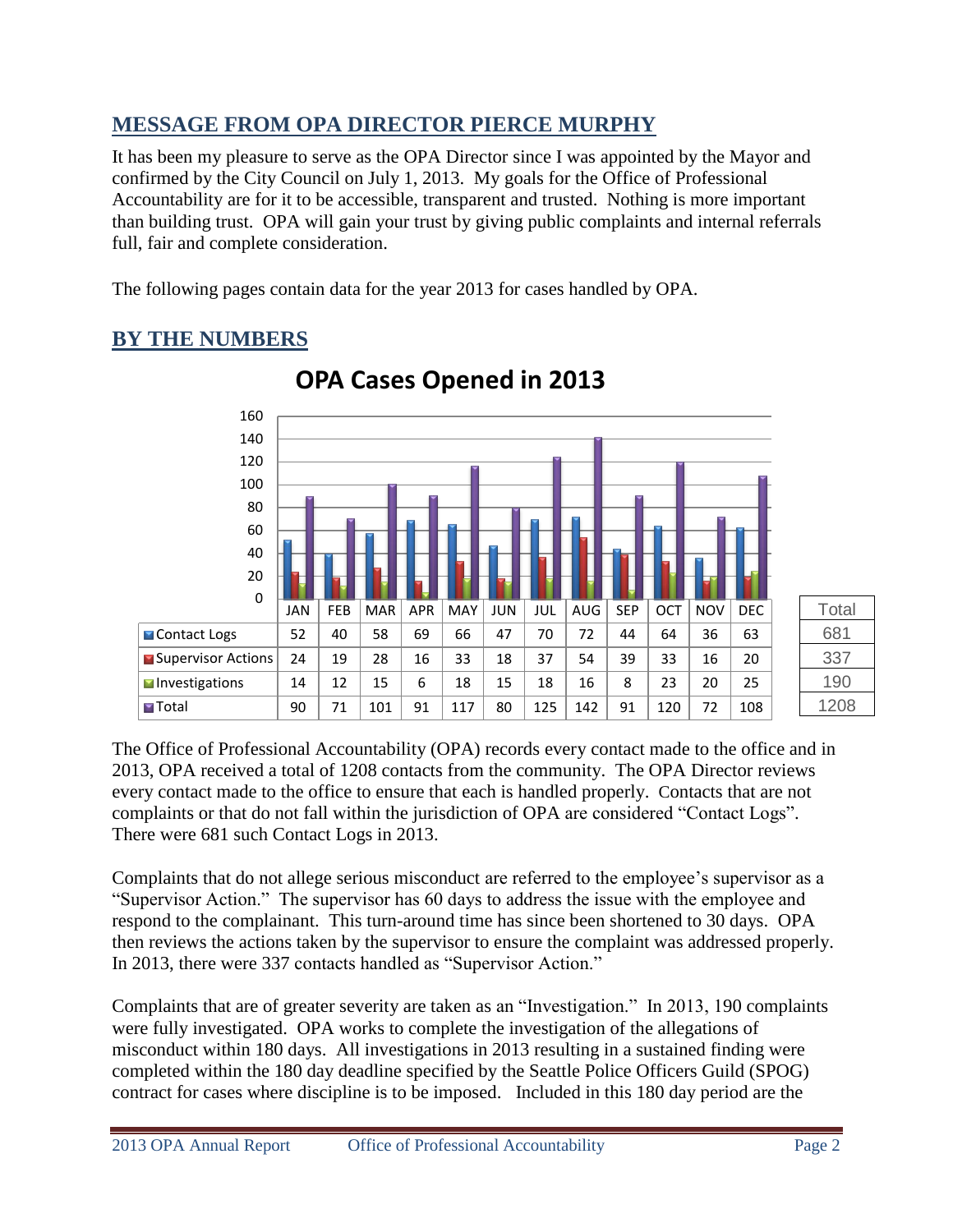various layers of review and decision making that must take place from the initiation of the complaint, through the completion of the actual investigation, and the notice of pending discipline to the named employee. There are no contractual requirements with respect to completion of cases with no sustained findings. The average time that OPA took to complete its investigations in 2013 was 185 days. All cases that took longer than 180 days did not have sustained findings. During 2013, OPA's timeliness notifying employees and complainants regarding the outcome of OPA investigations fell below expectations. Clearly, we need to do better.



#### **HOW THE CASES WERE RECEIVED**

**SUPERVISOR ACTION AND INVESTIGATION COMPLAINTS**

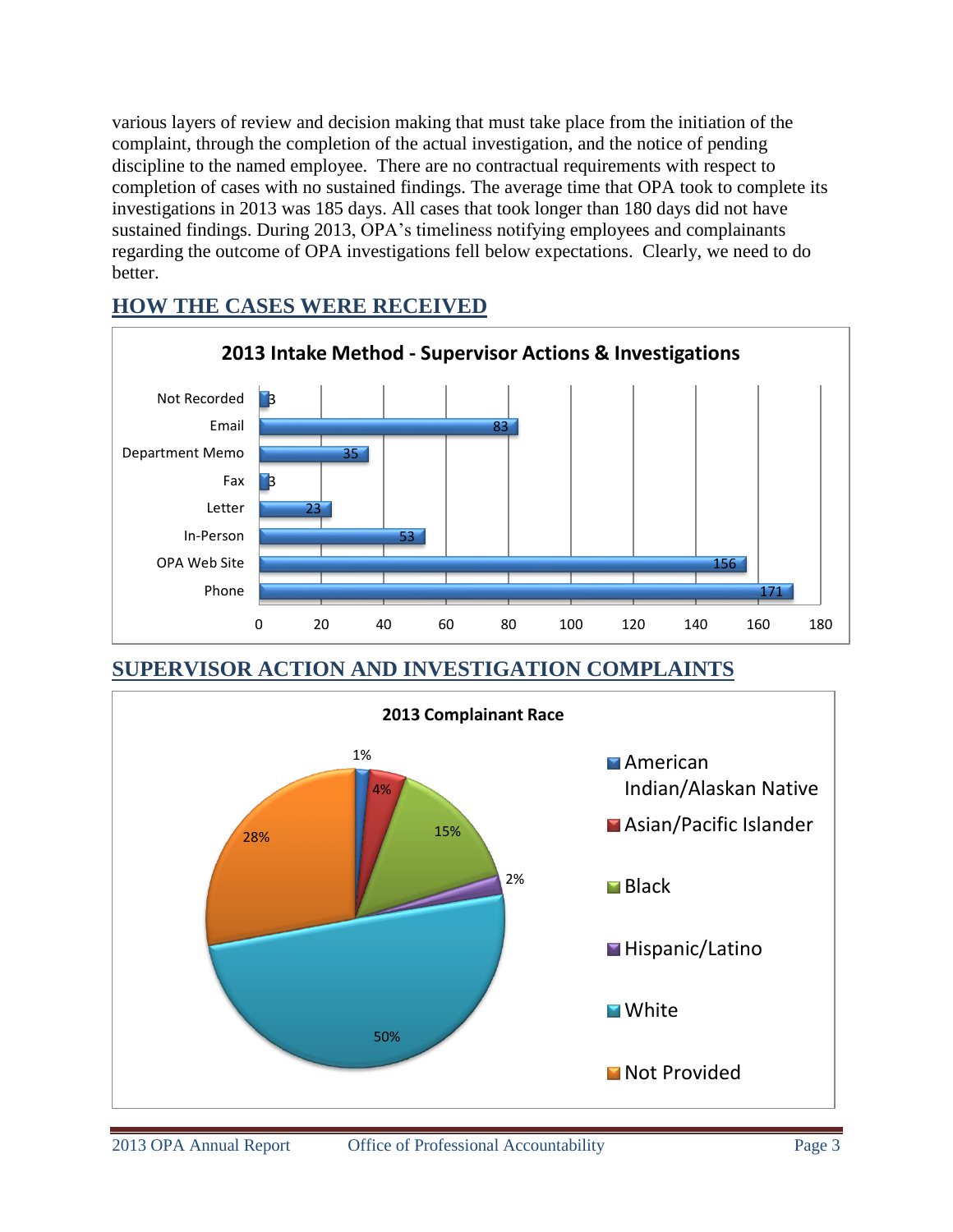### **SUPERVISOR ACTION AND INVESTIGATION COMPLAINTS**



# **HOW THE CASES WERE CLOSED**